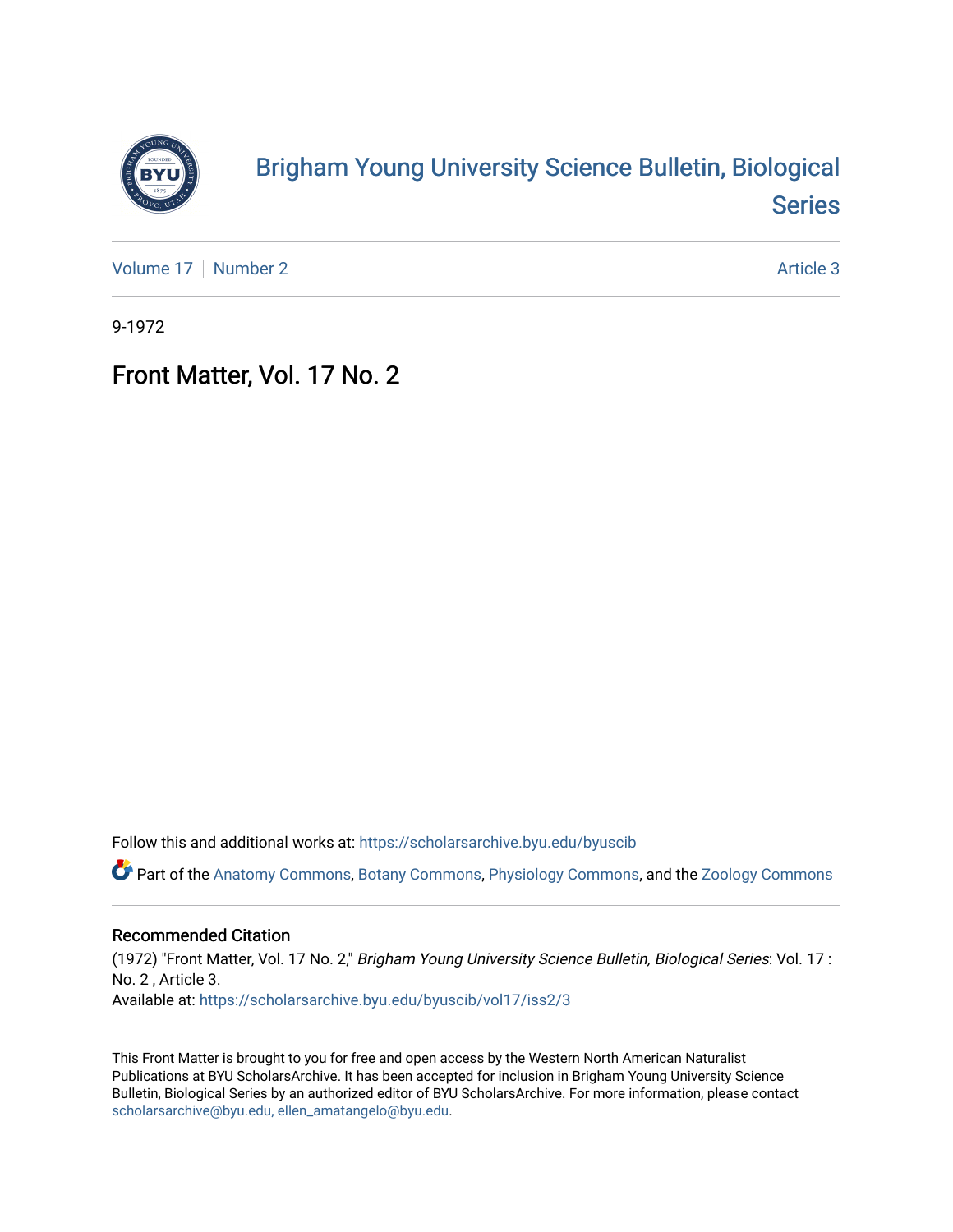$S-MA-F(\text{row})$ 

Brigham Young University MUS. COMP. ZOOL Science Bulletin

FEB 21973

HARVARD UNIVERSITY

# VENEZUELAN AMBLYOPININI (INSECTA: COLEOPTERA; STAPHYLINIDAE)

by C. E. Machado-Allison and Alfredo Barrera

# LABIDOCARPID BAT-MITES OF VENEZUELA ( LISTROPHOROIDEA: LABIDOCARPIDAE

by Burruss McDaniel



BIOLOGICAL SERIES — VOLUME XVII, NUMBER <sup>2</sup>

SEPTEMBER 1972